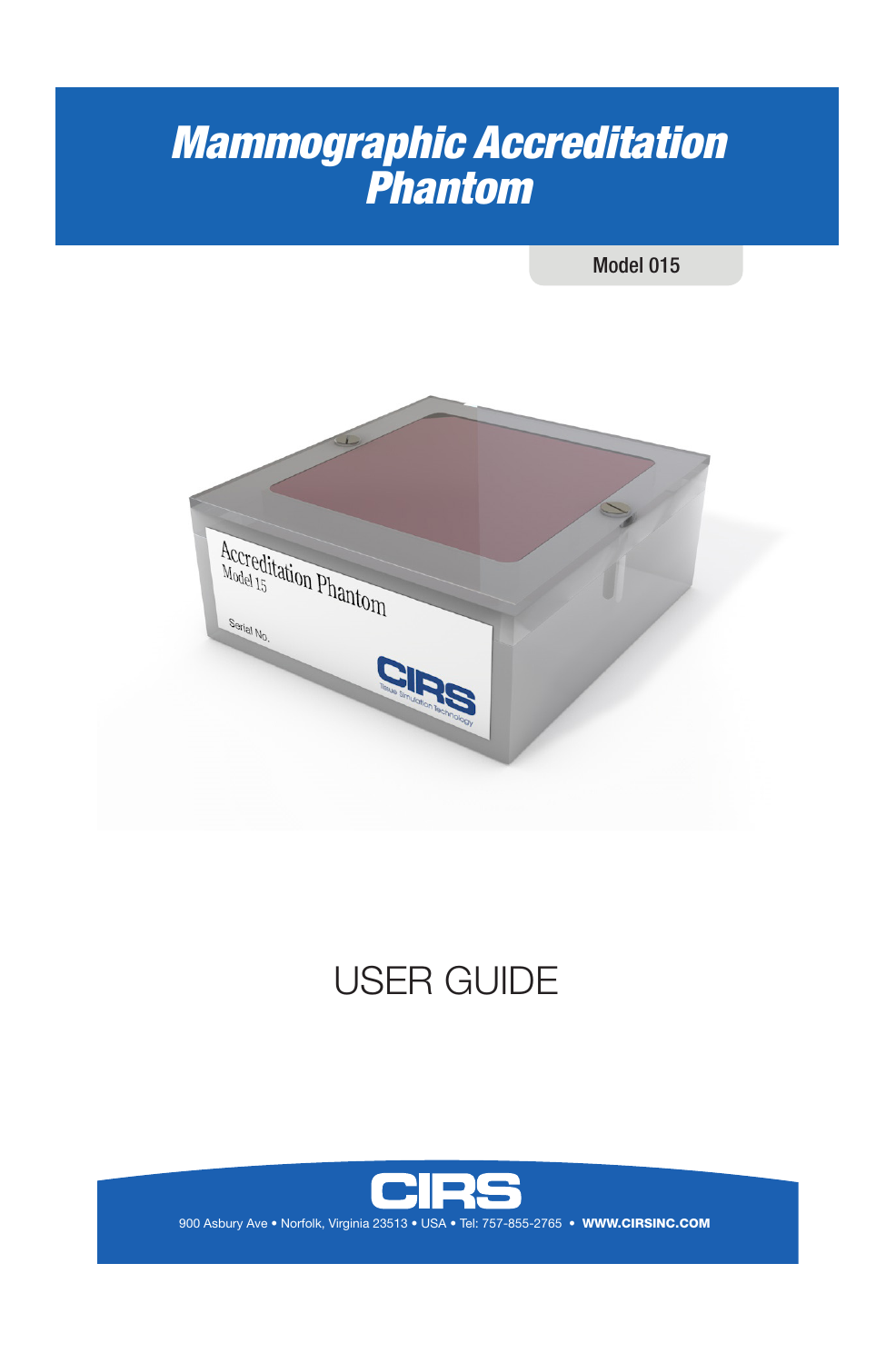# *BACKGROUND INFORMATION*

The Mammographic Phantom was designed to test, the performance of a mammographic system by a quantitative evaluation of the system's ability to image small structures similar to those found clinically. Objects within the phantom simulate calcifications, fibrous calcifications in ducts, and tumor masses. The Phantom is designed to determine if your mammographic system can detect small structures that are important in the early detection of breast cancer. Test objects within the phantom range in size from those that should be visible on any system to objects that will be difficult to see even on the best mammographic systems.

# *DESCRIPTION OF THE PHANTOM*

The 4.4 cm thick Mammographic Phantom is made up of: a 7 mm wax block insert containing 16 sets of test objects, a 3.4 cm (approx. 1-3/8") thick acrylic base, and a 3 mm (1/8") thick cover. All of this together approximates a 4.2 cm compressed breast of average glandular/adipose composition. Included in the wax insert are aluminum oxide (A1<sub>2</sub>0<sub>3</sub>) specks to simulate micro-calcifications. Six different size nylon fibers simulate fibrous structures and five different size lens shaped masses simulate tumors.

#### **TEST OBJECTS**

| <b>Fibers</b> |                                           |  |
|---------------|-------------------------------------------|--|
| 1.            | 1.56 mm nylon fiber                       |  |
| 2.            | 1.12 mm nylon fiber                       |  |
| 3.            | 0.89 mm nylon fiber                       |  |
| 4.            | 0.75 mm nylon fiber                       |  |
| 5.            | 0.54 mm nylon fiber                       |  |
| 6.            | 0.40 mm nylon fiber                       |  |
| <b>Specks</b> |                                           |  |
| 7.            | 0.54 mm $\text{Al}_2\text{O}_3$ speck     |  |
| 8.            | 0.40 mm $\mathsf{Al}_2\mathsf{O}_3$ speck |  |
| 9.            | 0.32 mm $\mathsf{Al}_2\mathsf{O}_3$ speck |  |
| 10.           | 0.24 mm $\text{Al}_2\text{O}_3$ speck     |  |
| 11            | 0.16 mm $\text{Al}_2\text{O}_3$ speck     |  |
| <b>Masses</b> |                                           |  |
| 12.           | 2.00 mm (thickness) mass                  |  |
| 13.           | 1.00 mm (thickness) mass                  |  |
| 14.           | 0.75 mm (thickness) mass                  |  |
| 15.           | 0.50 mm (thickness) mass                  |  |
| 16.           | 0.25 mm (thickness) mass                  |  |



#### **PRODUCT IDENTIFICATION SYMBOLS**



**Manufacturer** 



Consult Instructions for Use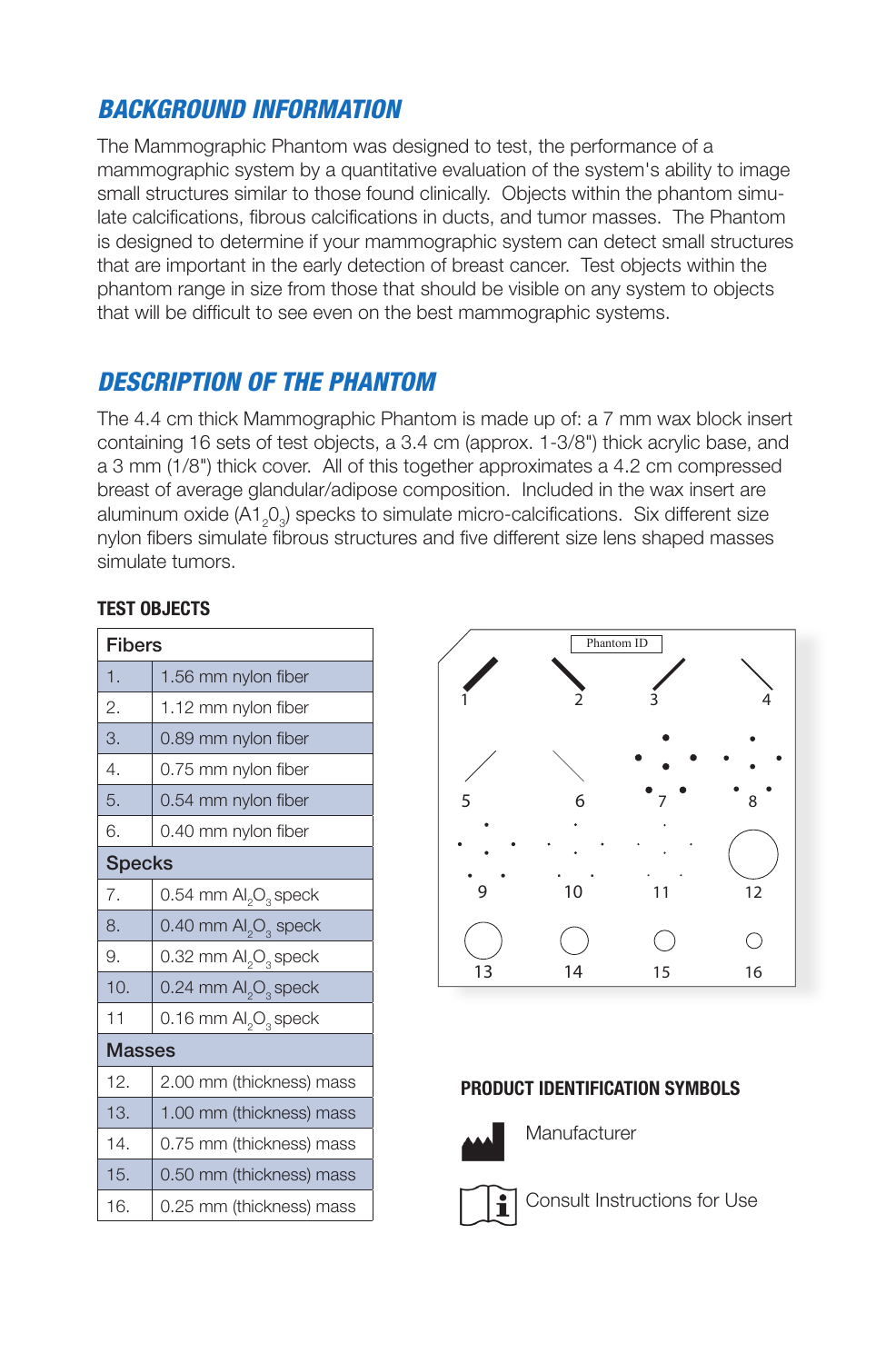### *USE OF THE PHANTOM*

- A. For Accreditation Program: Follow the detailed instructions furnished separately by the American College of Radiology (ACR).
- B. For general system monitoring: Place the phantom on the image receptor surface in the same position as a breast. The nipple indent marker should be positioned away from the chest wall, just as the nipple of the patient's breast would be positioned. Position the x-ray tube and compression device as you would for a craniocaudal examination of a patient's breast. Choose the kVp and mAs factors as you would use for an average 4.5 cm breast and make an exposure. If the phototimer is used, set the phototimer to an inward position under the wax portion of the phantom. Use the phototimer settings as you would for an average 4.5 cm compressed breast. Process the exposed film or xeroradiographic plate. This image is over or under exposed, make a suitable adjustment in your factors and repeat the exposure. This is an indication that adjustments may be necessary for patient imaging of these compressed breast thicknesses and should be checked.
- C. Interpretation of image. Once an acceptable image has been obtained, have one or more viewers identify and record which objects are seen. Use a magnifying glass to look for the structures as you would on a patient's mammogram. A good imaging system should be able to see the 3rd speck group, 4th fiber, and the 3rd mass.

### *CARE OF THE PHANTOM*

The phantom is fragile to impact and is adversely affected by extended exposure to temperatures above 110°F. The phantom should be kept clean and stored in a cool dry place when not in use. Clean with a damp cloth when needed.



| Reordering Information |                                                                                                         |  |
|------------------------|---------------------------------------------------------------------------------------------------------|--|
| Part No.               | <b>Description</b>                                                                                      |  |
| 015-01                 | Replacement Acrylic Housing/Contrast Disc for Model Accreditation Phantom                               |  |
| 015-02                 | Replacement Acrylic Top for Model 015 Mammographic Accreditation Phantom                                |  |
| $015-03$               | Replacement Set of Six (6) Acrylic Contrast Discs for Model 015 Mammographic Accredi-<br>tation Phantom |  |
| $015 -$                | Replacement ACR Wax Insert Only for Model 015 Mammographic Accreditation Phantom                        |  |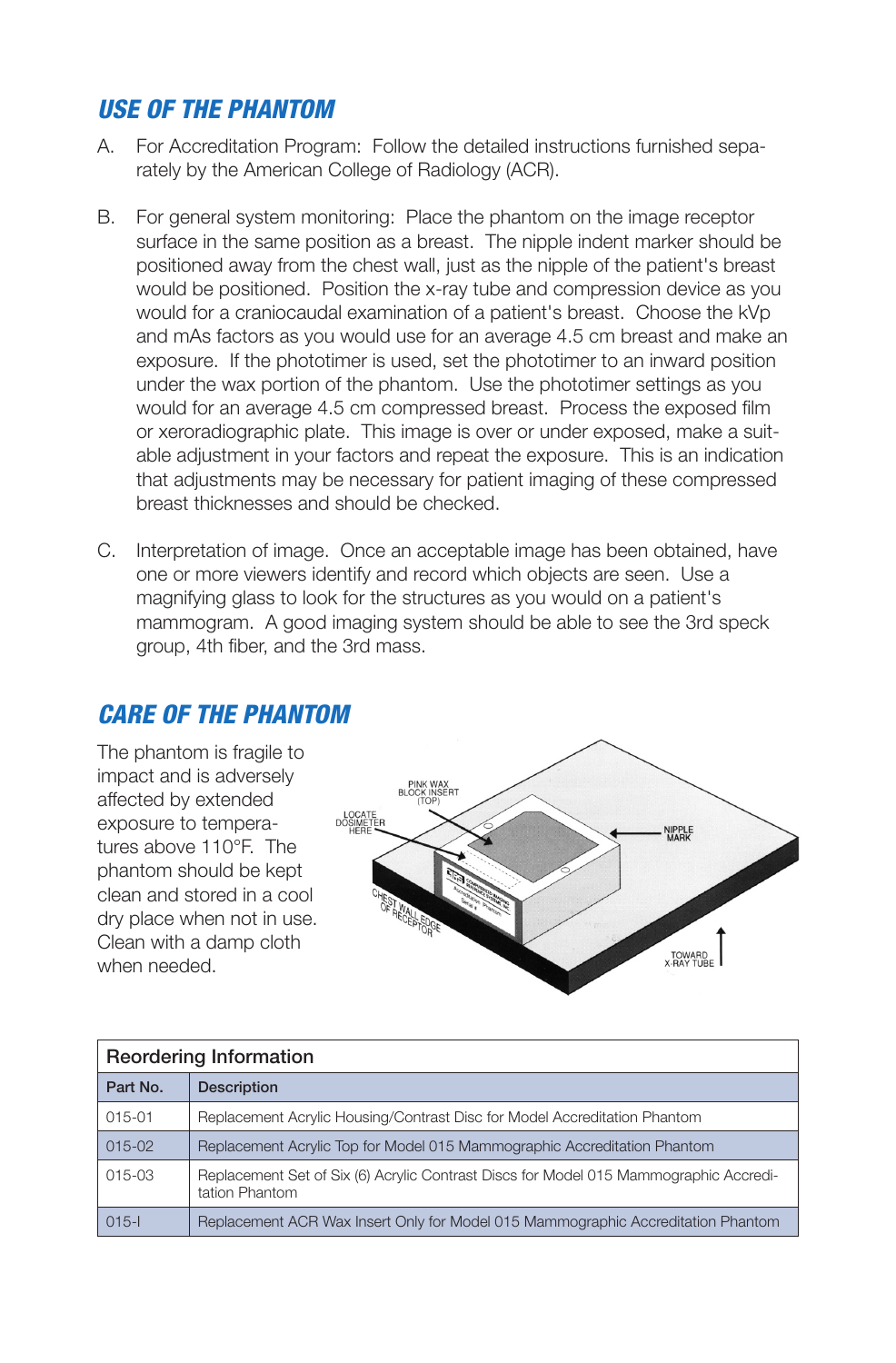### *WARRANTY*

All standard CIRS products and accessories are warranted by CIRS against defects in material and workmanship for a period as specified below. During the warranty period, the manufacturer will repair or, at its option, replace, at no charge, a product containing such defect provided it is returned, transportation prepaid, to the manufacturer. Products repaired in warranty will be returned transportation prepaid.

There are no warranties, expressed or implied, including without limitation any implied warranty of merchantability or fitness, which extend beyond the description on the face hereof. This expressed warranty excludes coverage of, and does not provide relief for, incidental or consequential damages of any kind or nature, including but not limited to loss of use, loss of sales or inconvenience. The exclusive remedy of the purchaser is limited to repair, recalibration, or replacement of the product at manufacturer's option.

This warranty does not apply if the product, as determined by the manufacturer, is defective because of normal wear, accident, misuse, or modification.

#### **NON-WARRANTY SERVICE**

If repairs or replacement not covered by this warranty are required, a repair estimate will be submitted for approval before proceeding with said repair or replacement.

#### **RETURNS**

If you are not satisfied with your purchase for any reason, please contact your local distributor prior to returning the product. Visit https://www.cirsinc.com/distributors/ to find your local distributor. If you purchased your product direct through CIRS, call Customer Service at 800-617-1177, email rma@cirsinc.com, or fax an RMA request form to 757-857-0523. CIRS staff will attempt to remedy the issue via phone or email as soon as possible. If unable to correct the problem, a return material authorization (RMA) number will be issued. Non-standard or "customized" products may not be returned for refund or exchange unless such product is deemed by CIRS not to comply with documented order specifications. You must return the product to CIRS within 30 calendar days of the issuance of the RMA. All returns should be packed in the original cases and or packaging and must include any accessories, manuals and documentation that shipped with the product. The RMA number must be clearly indicated on the outside of each returned package. CIRS recommends that you use a carrier that offers shipment tracking for all returns and insure the full value of your package so that you are completely protected if the shipment is lost or damaged in transit. If you choose not to use a carrier that offers tracking or insure the product, you will be responsible for any loss or damage to the product during shipping. CIRS will not be responsible for lost or damaged return shipments. Return freight and insurance is to be pre-paid.

#### **WITH RMA NUMBER, ITEMS MAY BE RETURNED TO:**

**CIRS Receiving** 900 Asbury Ave, Norfolk, Virginia, 23513 USA

| PRODUCT                                             | <b>WARRANTY PERIOD</b> |
|-----------------------------------------------------|------------------------|
| Model 015 - Mammographic Accreditation<br>l Phantom | 60 Months              |

©2013 Computerized Imaging Reference Systems, Inc. All rights reserved. Specifications subject to change without notice. Publication: 015 UG 071620

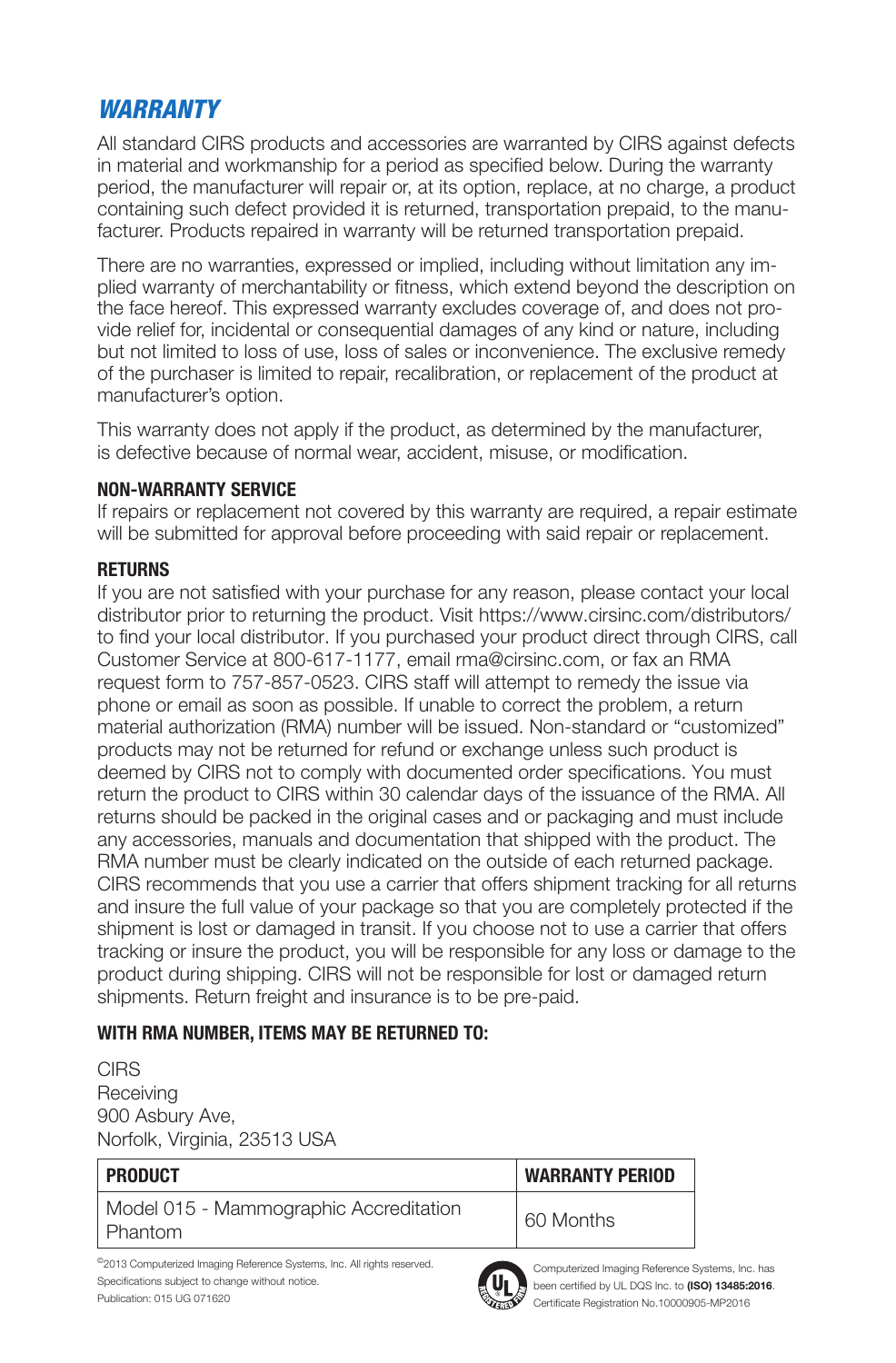### *HINTERGRUNDINFORMATIONEN*

Das Mamma-Phantom wurde für die Prüfung der Leistung von Mammographiesystemen auf Grundlage von quantitativen Auswertungen der Fähigkeit des Systems zur Abbildung von kleinen Strukturen entwickelt, die mit den im klinischen Bereich vorkommenden vergleichbar sind. Mit den Objekten innerhalb des Phantoms werden Kalzifikationen, fibröse Kalzifikationen in Drüsengängen und Tumorgewebe simuliert. Das Phantom erlaubt eine Einschätzung darüber, ob das von Ihnen eingesetzte Mammographiesystem kleine Strukturen sichtbar machen kann, deren Entdeckung so wichtig für die frühzeitige Erkennung von Brustkrebs ist. Die Testobjekte im Phantom verfügen über verschiedene Größen, angefangen bei denen, die von jedem System erkannt werden sollten, bis hin zu jene, deren Erkennung sich selbst bei den besten Mammographiesystemen schwierig gestaltet.

### *BESCHREIBUNG DES PHANTOMS*

Das Mamma-Phantom hat eine Dicke von 4,4cm und setzt sich aus diesen Komponenten zusammen: einem Wachsblockeinsatz mit einer Stärke von 7 mm, in den 16 Gruppen von Testobjekten eingelassen sind, einen Akrylkasten mit einer Stärke von 3,4 cm und einer 3 mm dicken Abdeckung. Hiermit wird eine 4,2 cm dicke komprimierte Brust mit durchschnittlicher Zusammensetzung von Drüsen- und Fettgewebe nachgeahmt. Im Wachsblockeinsatz befinden sich Flecken aus Aluminiumoxid (A1<sub>2</sub>0<sub>3</sub>), mit denen Mikrokalzifikationen nachgebildet werden. Mit Nylonfasern in sechs verschiedenen Größen werden fibröse Strukturen und mit linsenförmigen Massen in fünf verschiedenen Größen Tumore nachgebildet.

| Fasern         |                                              |  |
|----------------|----------------------------------------------|--|
| 1.             | 1,56 mm Nylonfaser                           |  |
| 2.             | 1,12 mm Nylonfaser                           |  |
| 3.             | 0,89 mm Nylonfaser                           |  |
| 4.             | 0,75 mm Nylonfaser                           |  |
| 5.             | 0,54 mm Nylonfaser                           |  |
| 6.             | 0,40 mm Nylonfaser                           |  |
| <b>Flecken</b> |                                              |  |
| 7.             | 0,54 mm Al <sub>2</sub> O <sub>3</sub> Fleck |  |
| 8.             | $0,40$ mm $Al_2O_3$ -Fleck                   |  |
| 9.             | 0,32 mm $\text{Al}_2\text{O}_3$ -Fleck       |  |
| 10.            | $0,24$ mm $Al_2O_3$ -Fleck                   |  |
| 11             | 0,16 mm $Al_2O_3$ -Fleck                     |  |
|                | <b>Massen</b>                                |  |
| 12.            | 2,00 mm (Dicke) Masse                        |  |
| 13.            | 1,00 mm (Dicke) Masse                        |  |
| 14.            | 0,75 mm (Dicke) Masse                        |  |
| 15.            | 0,50 mm (Dicke) Masse                        |  |
| 16.            | 0,25 mm (Dicke) Masse                        |  |

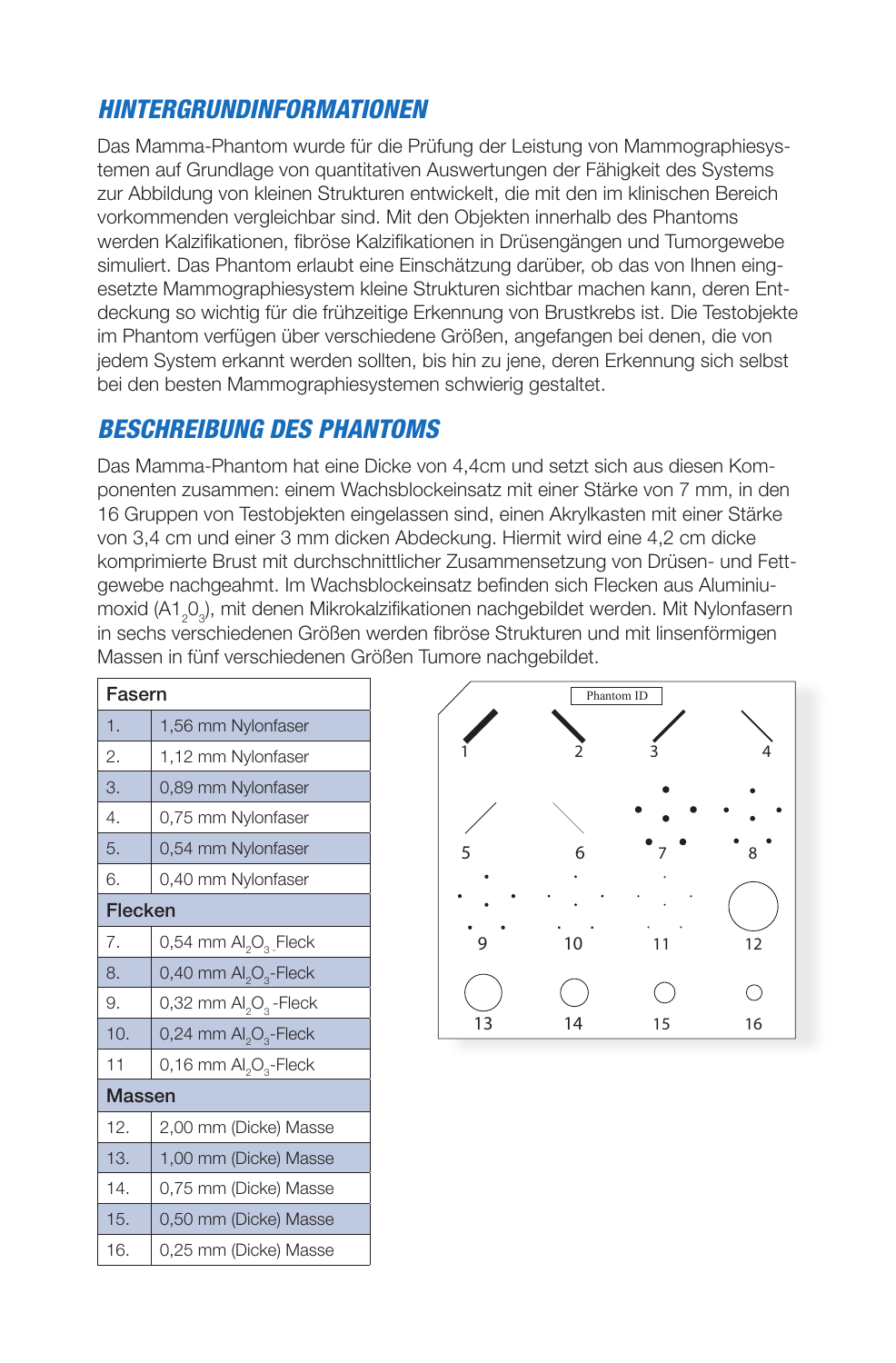### *VERWENDUNG DES PHANTOMS*

- A. Für das Akkreditierungsprogramm: Halten Sie die genauen Anweisungen ein, die vom American College of Radiology (ACR) getrennt bereitgestellt werden.
- B. Zur allgemeinen Überwachung des Systems: Bringen Sie das Phantom in der gleichen Position wie eine Brust an der Bildempfangsfläche an. Die Brustwarzenkennzeichnung sollte von der Brustwand wegzeigen. Sie sollte genauso wie bei der Brustwarze der Brust eines Patienten positioniert sein. Richten Sie die Röntgenröhre und das Kompressionsgerät genau wie für eine kraniokaudale Untersuchung der Brust eines Patienten aus. Wählen Sie die kVp- und mAs-Faktoren, die Sie für die Untersuchung einer durchschnittlichen Brust mit 4,5 cm verwenden würden, und führen Sie eine Belichtung durch. Wenn Sie einen Phototimer verwenden, stellen Sie den Phototimer auf eine nach innen gerichtete Position unter dem Wachseinsatz des Phantoms. Verwenden Sie die Einstellungen für den Phototimer, die Sie für eine durchschnittliche komprimierte Brust mit 4,5 cm verwenden würden. Verarbeiten Sie den belichteten Film oder die xeroradiographische Platte. Nehmen Sie eine Anpassung der Faktoren vor, wenn das Bild über- oder unterbelichtet ist und wiederholen Sie die Belichtung. Dies ist ein Hinweis dafür, dass möglicherweise Anpassungen für die Bildgebung bei komprimierten Brüsten von Patienten in dieser Stärke notwendig sind und sollte überprüft werden.
- C. Befundung des Bildes. Lassen Sie das Bild von einem oder mehreren Be trachtern auswerten und feststellen und aufzeichnen, welche Objekte zu erken nen sind, nachdem ein akzeptables Bild vorliegt. Verwenden Sie wie auch beim Mammogramm einer Patientin ein Vergrößerungsglas, um nach den Strukturen zu suchen. Ein gutes Abbildungssystem sollte in der Lage sein, den Fleck in der dritten Größe, die Faser in der verten Größe und die Masse in der dritten Größe zu erkennen.

# *PFLEGE DES PHANTOMS*

Das Phantom ist stoßempfindlich und kann durch längere Einwirkung von Tem-

peraturen oberhalb von 43°C (110°F) beeinträchtigt werden. Es sollte in einem sauberen Zustand an einem kühlen, trocknen Ort gelagert werden, wenn es außer Gebrauch ist. Bei Bedarf muss es mit einem feuchten Tuch gereinigt werden.

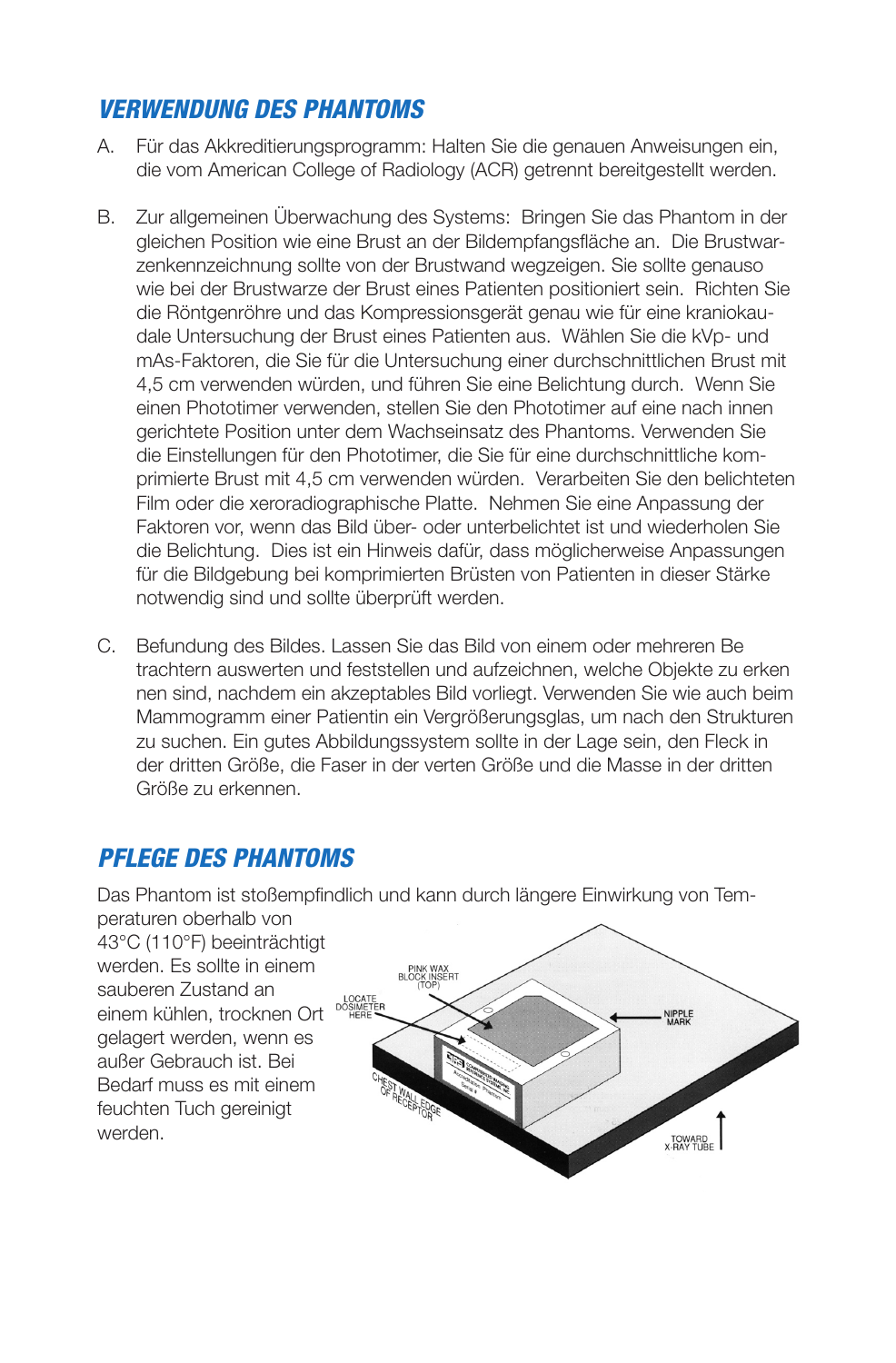# *GARANTIE*

#### **ZUSATZLEISTUNGEN**

Bei angeforderten Reparaturen oder Austausch, die bzw. der nicht unter die Garantie fällt, wird vor der Vornahme der jeweiligen Reparatur bzw. des Austauschs ein Kostenvoranschlag für die Reparatur zur Bestätigung zugesandt.

| <b>PRODUKT</b>                                                              | <b>GARANTIEDAUER</b> |
|-----------------------------------------------------------------------------|----------------------|
| Modell 015 - Mamma-Phantom zur Akkreditier-<br>ung von Mammographiesystemen | 60 Monate            |

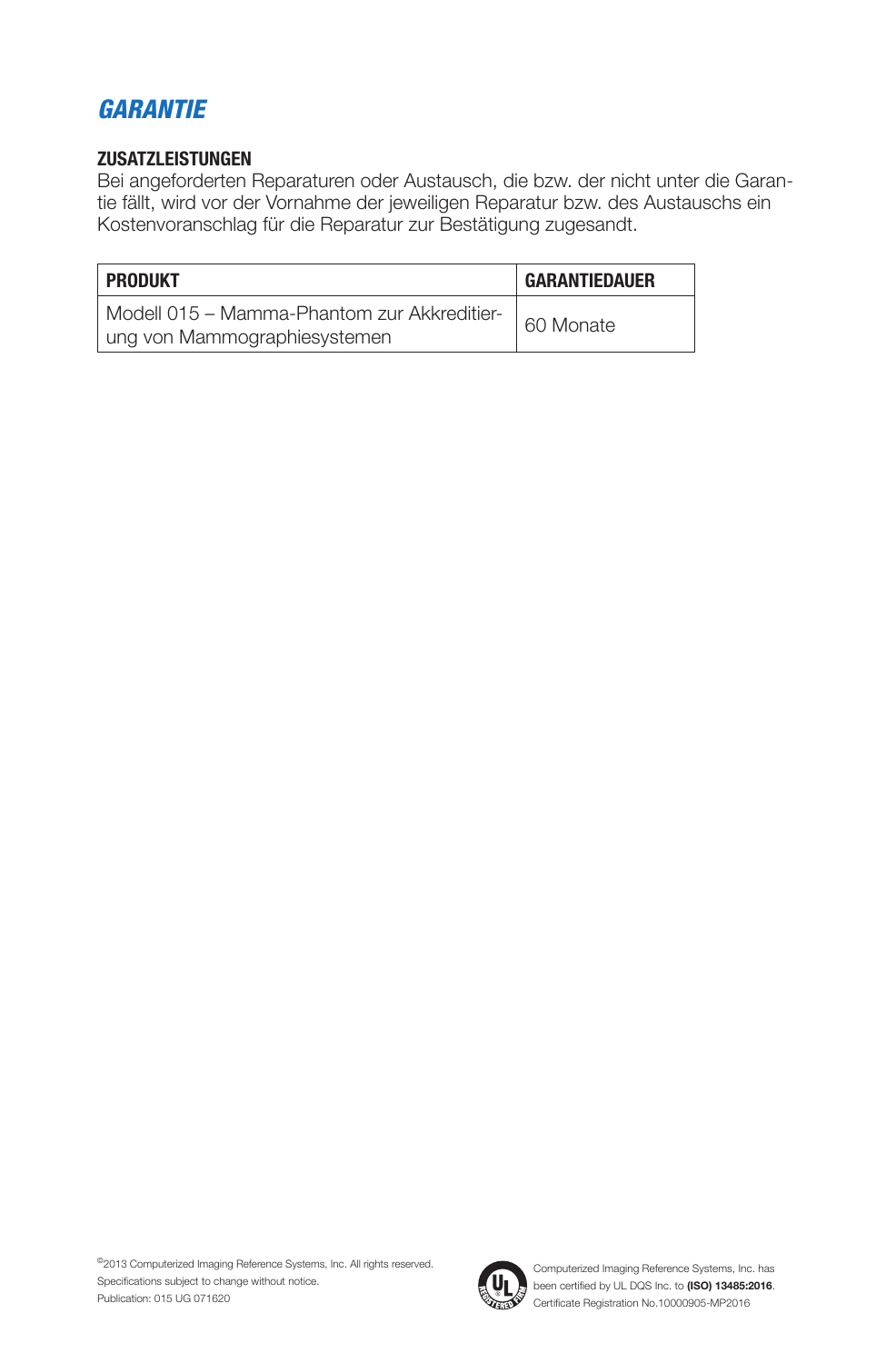# *INFORMACIÓN GENERAL*

El Mammographic Phantom ha sido diseñado para probar el funcionamiento de un sistema de mamografía por medio de una evaluación cuantitativa de la capacidad del sistema para procesar imágenes de pequeñas estructuras similares a las que se detectan clínicamente. Los objetos del interior del Phantom simulan calcificaciones, calcificaciones fibrosas en conductos y masas tumorales. El Phantom también ha sido diseñado para determinar si su sistema de mamografía puede detector pequeñas estructuras que son importantes en la detección temprana del cáncer de mama. Los objetos de prueba del interior del Phantom se concentran en tamaños que van desde aquellos que deben ser visibles en cualquier sistema a los que serán más difíciles de ver incluso en los mejores sistemas de mamografía.

# *DESCRIPCIÓN DEL PHANTOM*

El Mammographic Phantom con un espesor de 4,4 cm está compuesto: un inserto de bloque de cera de 7 mm que contiene 16 juegos de objetos de prueba, una base acrílica con un espesor de 3,4 cm (aprox. 1-3/8") y una tapa de 3 mm (1/8") de espesor. Todo esto junto se aproxima a un seno comprimido de 4,2 cm de composición glandular / adiposa por término medio. En el inserto de cera se incluyen pequeñas motas de óxido de aluminio (A1<sub>2</sub>0<sub>3</sub>) para simular microcalcificaciones. Seis fibras de nylon de diferentes tamaños simulan estructuras fibrosas y cinco masas lenticulares de diferentes tamaños simulan tumores.

| Fibras         |                                                   |  |
|----------------|---------------------------------------------------|--|
| 1.             | Fibra de nylon de 1,56 mm                         |  |
| 2.             | Fibra de nylon de 1,12 mm                         |  |
| 3.             | Fibra de nylon de 0,89 mm                         |  |
| 4.             | Fibra de nylon de 0,75 mm                         |  |
| 5.             | Fibra de nylon de 0,54 mm                         |  |
| 6.             | Fibra de nylon de 0,40 mm                         |  |
| Pequeñas motas |                                                   |  |
| 7.             | Mota de Al <sub>2</sub> O <sub>3</sub> de 0,54 mm |  |
| 8.             | Mota de Al <sub>2</sub> O <sub>3</sub> de 0,40 mm |  |
| 9.             | Mota de Al <sub>2</sub> O <sub>3</sub> de 0,32 mm |  |
| 10.            | Mota de $Al_2O_3$ de 0,24 mm                      |  |
| 11             | Mota de Al <sub>2</sub> O <sub>3</sub> de 0,16 mm |  |
|                | Masas                                             |  |
| 12.            | Masa de 2,00 mm (espesor)                         |  |
| 13.            | Masa de 1,00 mm (espesor)                         |  |
| 14.            | Masa de 0,75 mm (espesor)                         |  |
| 15.            | Masa de 0,50 mm (espesor)                         |  |
| 16.            | Masa de 0,25 mm (espesor)                         |  |

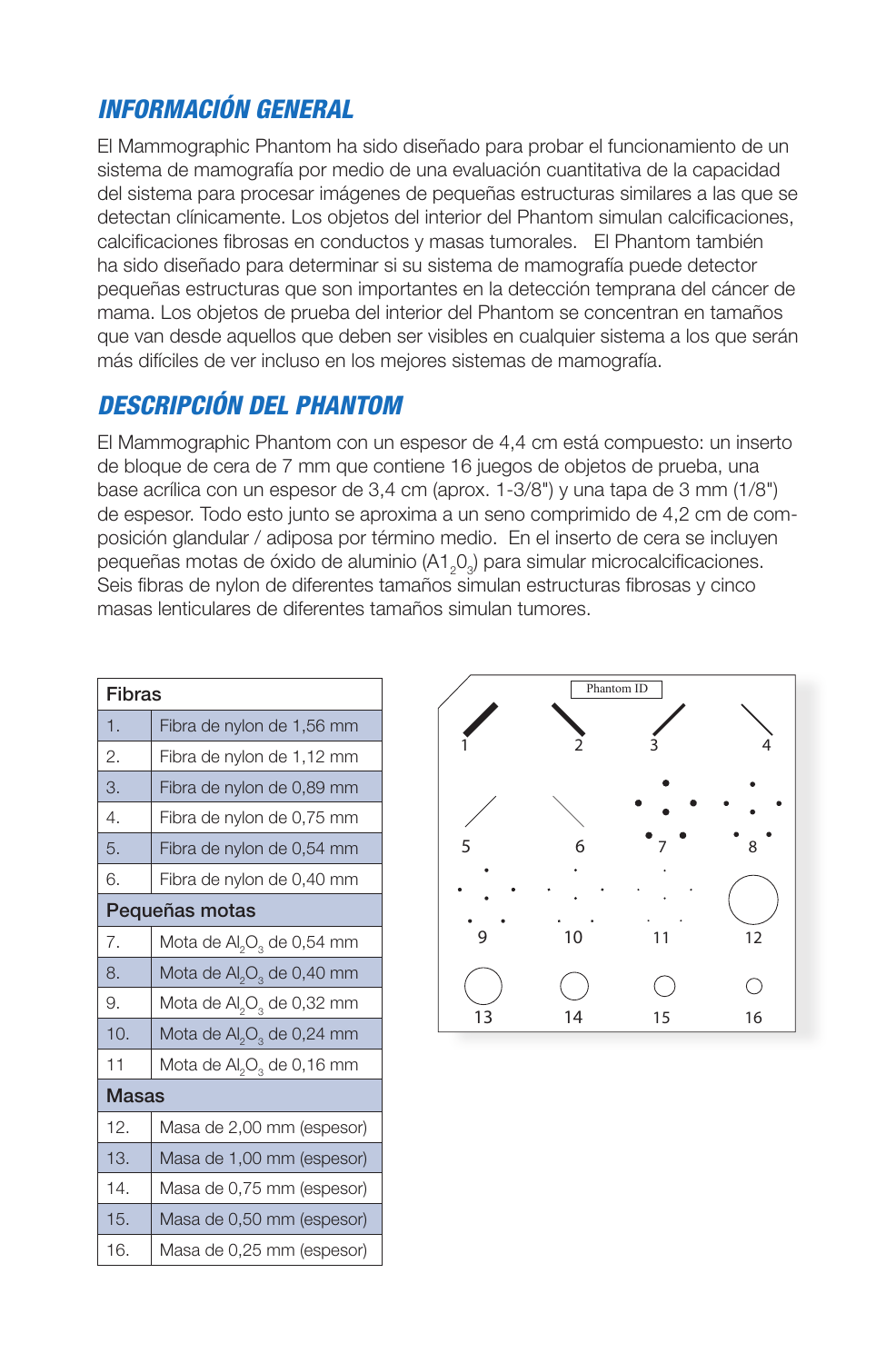### *USO DEL PHANTOM*

- A. Para Programas de Acreditación: Siga las instrucciones detalladas suministradas aparte por el Colegio Americano de Radiología (CAR).
- B. Para monitorizaciones generales de sistemas: Coloque el Phantom sobre la superficie del receptor de imágenes en la misma posición que un seno. El indicador hundido del pezón debe colocarse lejos de la pared torácica, exactamente en la posición que se pondría el pezón del seno de la paciente. Coloque el tubo de rayos x y el dispositivo de compresión como lo haría para un examen craniocaudal del seno de una paciente. Seleccione los factores de kVp y mAs que utilizaría para un seno de 4,5 cm por término y realice una exposición. Si se usa un fotoemporizador, colóquelo en una posición hacia dentro debajo de la porción de cera del Phantom. Utilice el fototemporizador como lo haría para un seno comprimido de 4,5 cm por término medio. Procese la película expuesta o la placa xeroradiográfica. Si esta imagen está sobreexpuesta o infraexpuesta, realice un ajuste adecuado en sus factores y repita la exposición. Esto es una indicación de que pueden ser necesarios algunos ajustes para el proceso de imágenes de pacientes con estos espesores de seno comprimido y debe comprobarse.
- C. Interpretación de imágenes. Una vez que se haya obtenido una imagen aceptable, identifique una o más visualizadores y registre los objetos que se ven. Use una lupa para buscar las estructuras como lo haría con un mamograma de una paciente. Un buen sistema de proceso de imágenes debe ser capaz de ver el 3er grupo de motas, la 4ª fibra y la 3ª masa.

### *CUIDADOS DEL PHANTOM*

El Phantom es frágil a los impactos se ve afectado de forma adversa por una exposición prolongada a las temperaturas superiores a 43°C (110°F). El Phantom debe mantenerse limpio y se debe almacenar en un lugar seco y fresco cuando no se vaya a utilizar. Límpielo con un paño humedecido cuando sea necesario.

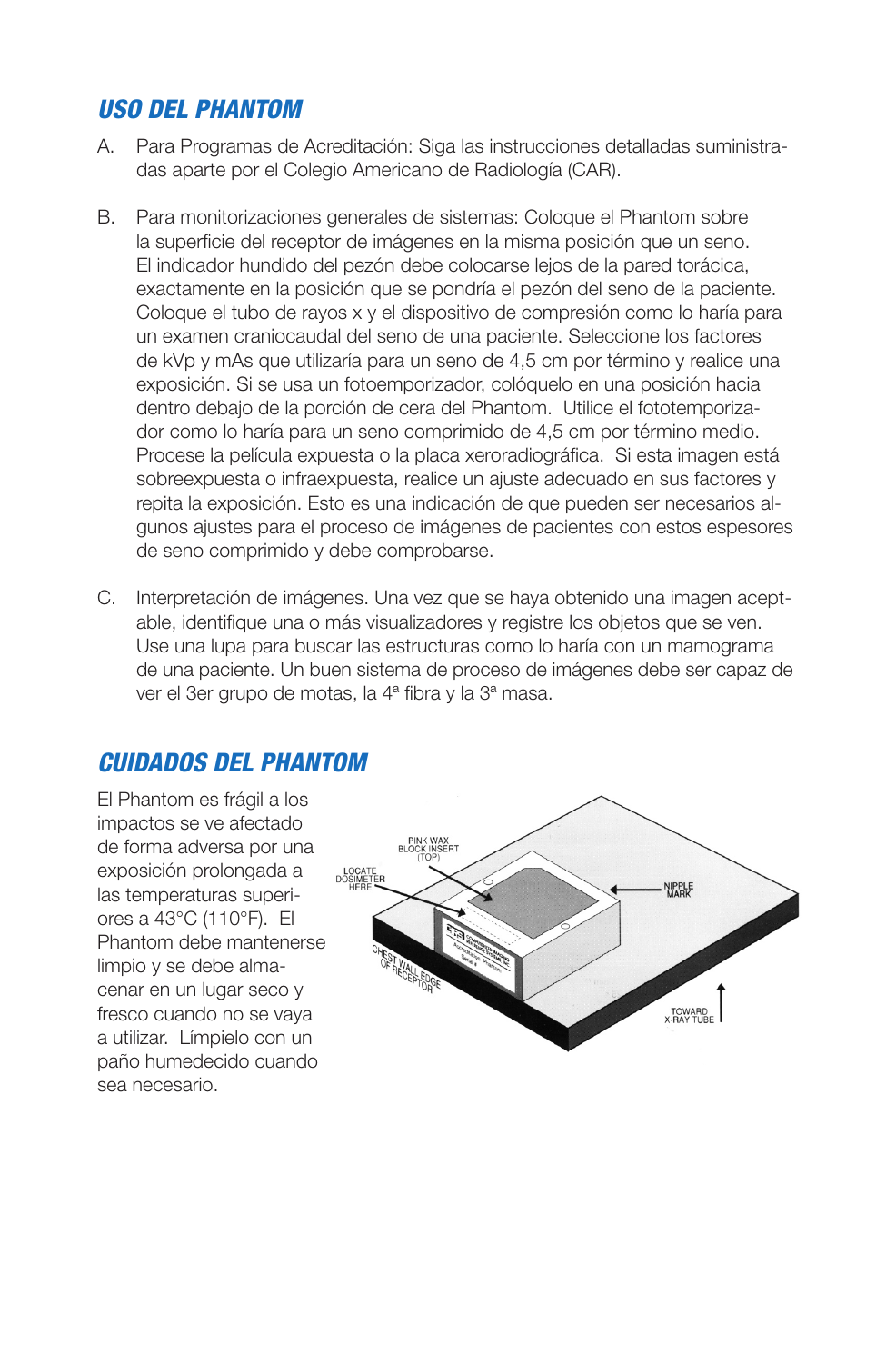# *GARANTÍA*

#### **REPARACIONES NO CUBIERTAS POR LA GARANTÍA**

Si es necesaria una reparación o sustitución que no esté cubierta por esta garantía, se enviará un presupuesto estimado de reparación para su aprobación antes de proceder con dicha reparación o sustitución.

| Producto                                             | <b>PERIODO DE GARANTÍA</b> |
|------------------------------------------------------|----------------------------|
| Modelo 015 - Mammographic Accreditation<br>l Phantom | 60 meses                   |

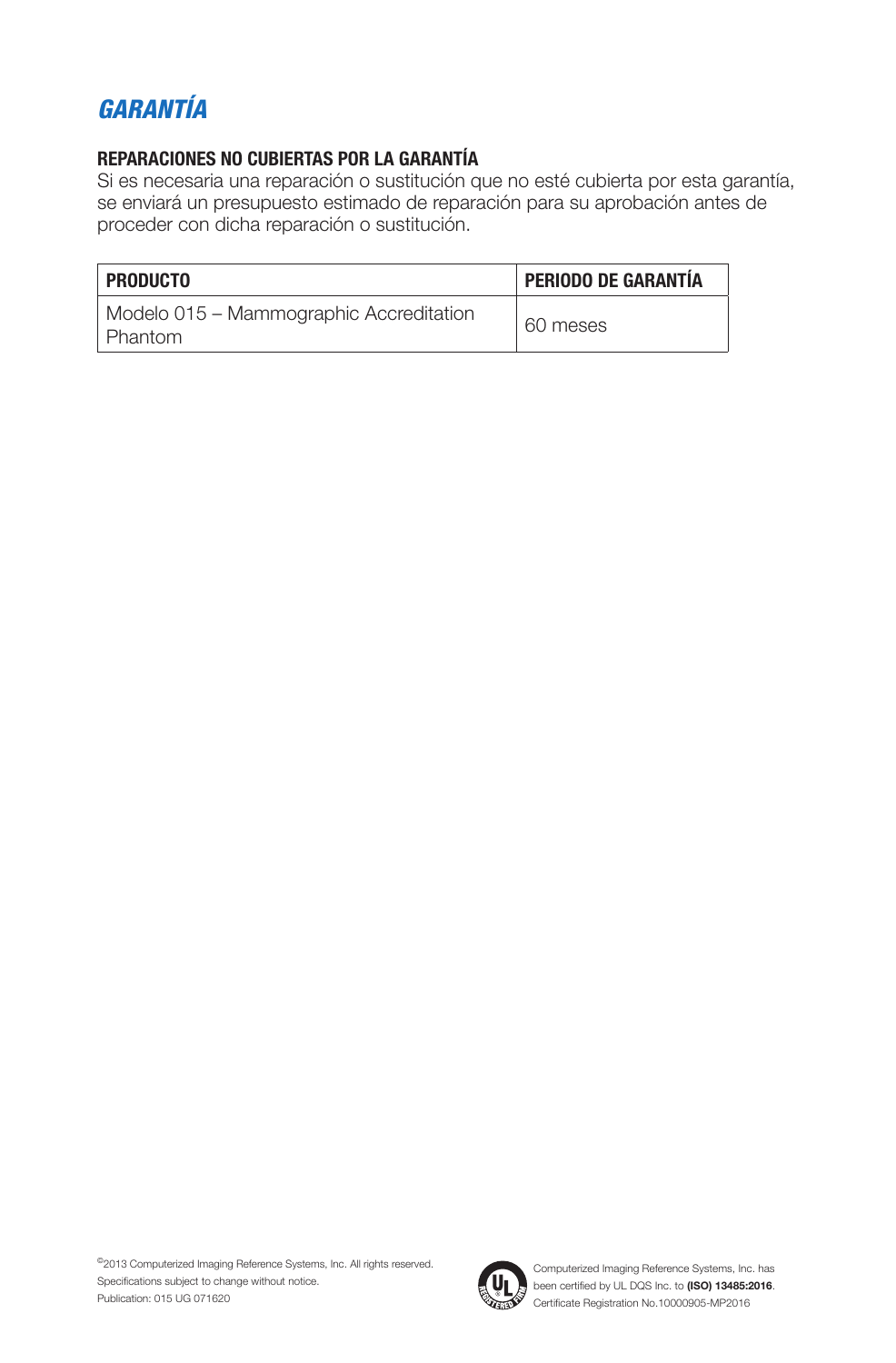# *INFORMATION GÉNÉRALE*

Le Fantôme mammographique a été conçu pour tester les performances d'un système de mammographie grâce à une évaluation quantitative de la capacité du système à représenter des petites structures similaires à celles cliniquement observées. Les objets contenus dans le Fantôme simulent les calcifications, les calcifications fibreuses des canaux, et les masses tumorales. Le Fantôme est destiné à déterminer si votre système de mammographie peut détecter de petites structures qui sont importantes dans la détection précoce des cancers du sein. La taille des objets de test contenus dans le fantôme va de ceux qui seraient visibles dans n'importe quel système à ceux qu'il serait difficile de voir même avec les meilleurs systèmes de mammographie.

# *DESCRIPTION DU FANTÔME*

Le Fantôme Mammographique de 4,2 cm d'épaisseur est constitué par : un insert en cire de 7 mm contenant 16 ensembles d'objets de test, une base en acrylique de 3,4 cm (environ 1-3/8"), et un couvercle de 3 mm (1/8") d'épaisseur. Tout ceci imite un sein comprimé de 4,2 cm d'épaisseur et d'une composition glande / graisse moyenne. L'insert en cire contient de petites incrustations d'oxyde d'aluminium (A1<sub>2</sub>0<sub>3</sub>) pour simuler de micro-calcifications. Six tailles différentes de fibres de nylon simulent des structures fibreuses, tandis que cinq tailles différentes de masses lenticulaires simulent des tumeurs.

| <b>Fibres</b>                |                                  |
|------------------------------|----------------------------------|
| 1.                           | fibre de nylon 1.56 mm           |
| 2.                           | fibre de nylon 1.12 mm           |
| 3.                           | fibre de nylon 1.12 mm           |
| 4.                           | fibre de nylon 0.75 mm           |
| 5.                           | fibre de nylon 0.54 mm           |
| 6.                           | fibre de nylon 0.40 mm           |
| <b>Petites incrustations</b> |                                  |
| 7.                           | incrustation 0.54 mm $Al_2O_3$   |
| 8.                           | incrustation 0.40 mm $Al_2O_3$   |
| 9.                           | incrustation 0.32 mm $Al_2O_3$   |
| 10.                          | incrustation 0.24 mm $Al_2O_3$   |
| 11                           | incrustation $0.16$ mm $Al_2O_3$ |
| <b>Masses</b>                |                                  |
| 12.                          | masse de 2.00 mm (épaisseur)     |
| 13.                          | masse de 1.00 mm (épaisseur)     |
| 14.                          | masse de 0.75 mm (épaisseur)     |
| 15.                          | masse de 0.50 mm (épaisseur)     |
| 16.                          | masse de 0.25 mm (épaisseur)     |

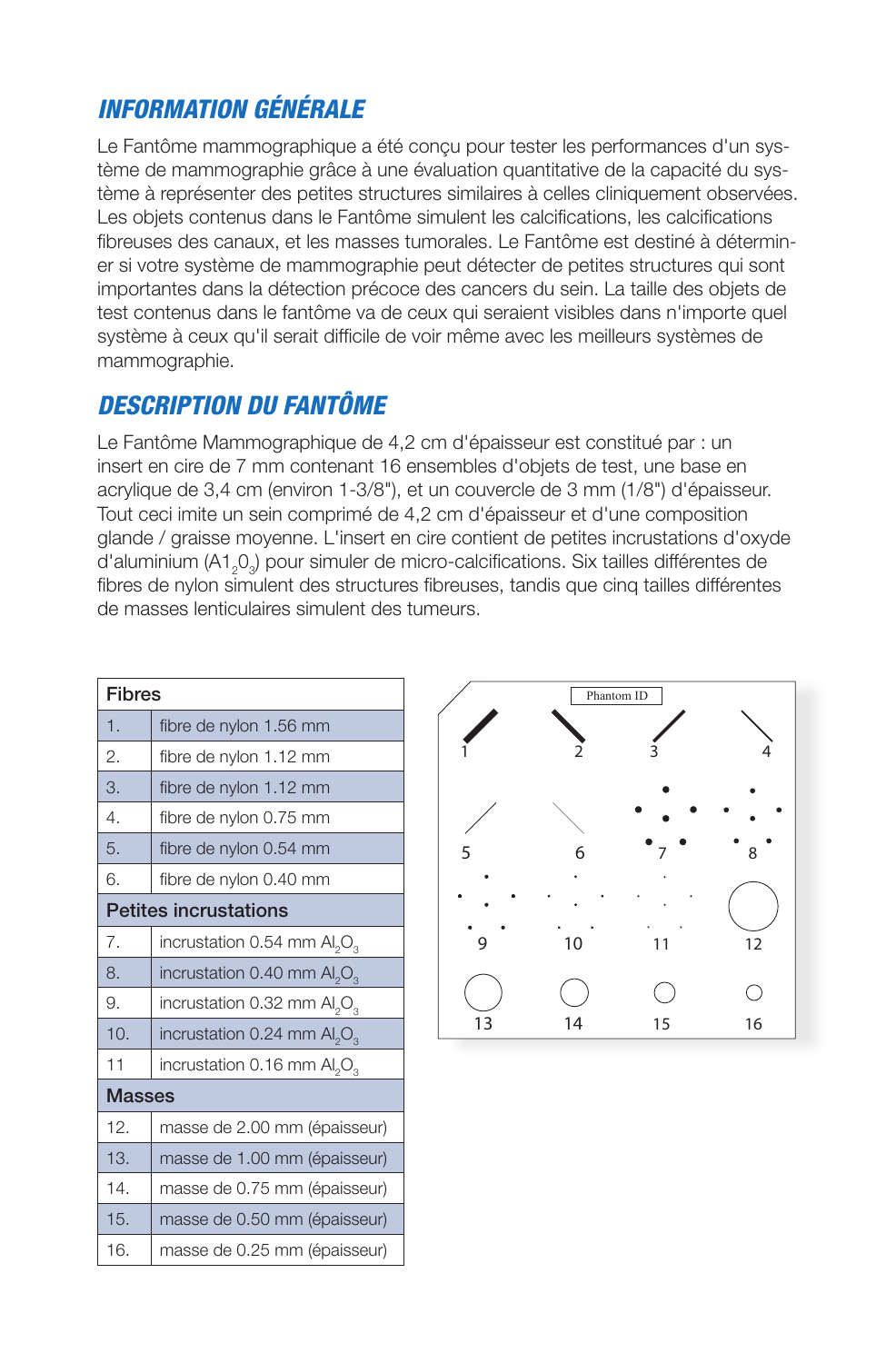# *UTILISATION DU FANTÔME*

- A. Pour un programme d'agrément : Suivre les instructions détaillées fournies séparément par le Collège Américain de Radiologie (ACR : American College of Radiology).
- B. Pour la surveillance générale d'un système : Placez le fantôme sur la surface du récepteur d'image, dans la même position qu'un sein. La marque du téton doit être positionnée du côté opposé à la cage thoracique, juste comme le serait le téton du sein de la patiente. Positionnez le tube à rayons X et le dispositif de compression comme vous le feriez pour un examen cranio-caudal du sein d'une patiente. Sélectionnez les coefficients kVp et mAs comme vous le feriez pour un sein moyen de 4,5 cm et faites une exposition. Si vous utilisez le dispositif d'exposition automatique, placez celui-ci vers l'intérieur, sous la partie en cire du fantôme. Réglez le dispositif d'exposition automatique comme vous le feriez pour un sein moyen de 4,5 cm comprimé. Développez le film ou la plaque xéroradiographique. Cette image est surexposée ou sous-exposée, procédez aux ajustements nécessaires des coefficients et répétez l'exposition. Ceci signifie que l'imagerie peut nécessiter des réglages en fonction de l'épaisseur du sein comprimé, et que ces réglages doivent être vérifiés.
- C. Interprétation de l'image. Une fois obtenue une image acceptable, demandez à un ou à plusieurs examinateurs d'identifier et de noter les objets qu'ils voient. Utilisez une loupe pour examiner les structures, comme vous le feriez pour la mammographie d'une patiente. Un bon système d'imagerie doit être capable de discerner le 3ème groupe d'incrustations, le 4ème groupe de fibres, et la 3ème masse.

# *ENTRETIEN DU FANTÔME*

Le fantôme est fragile aux chocs et une exposition prolongée à des températures supérieures à 43°C (110°F) aura un effet négatif. Le fantôme doit être maintenu propre et rangé dans un endroit sec et frais quand on ne l'utilise pas. Nettoyez-le avec un chiffon humide quand cela est nécessaire. humedecido cuando sea necesario.

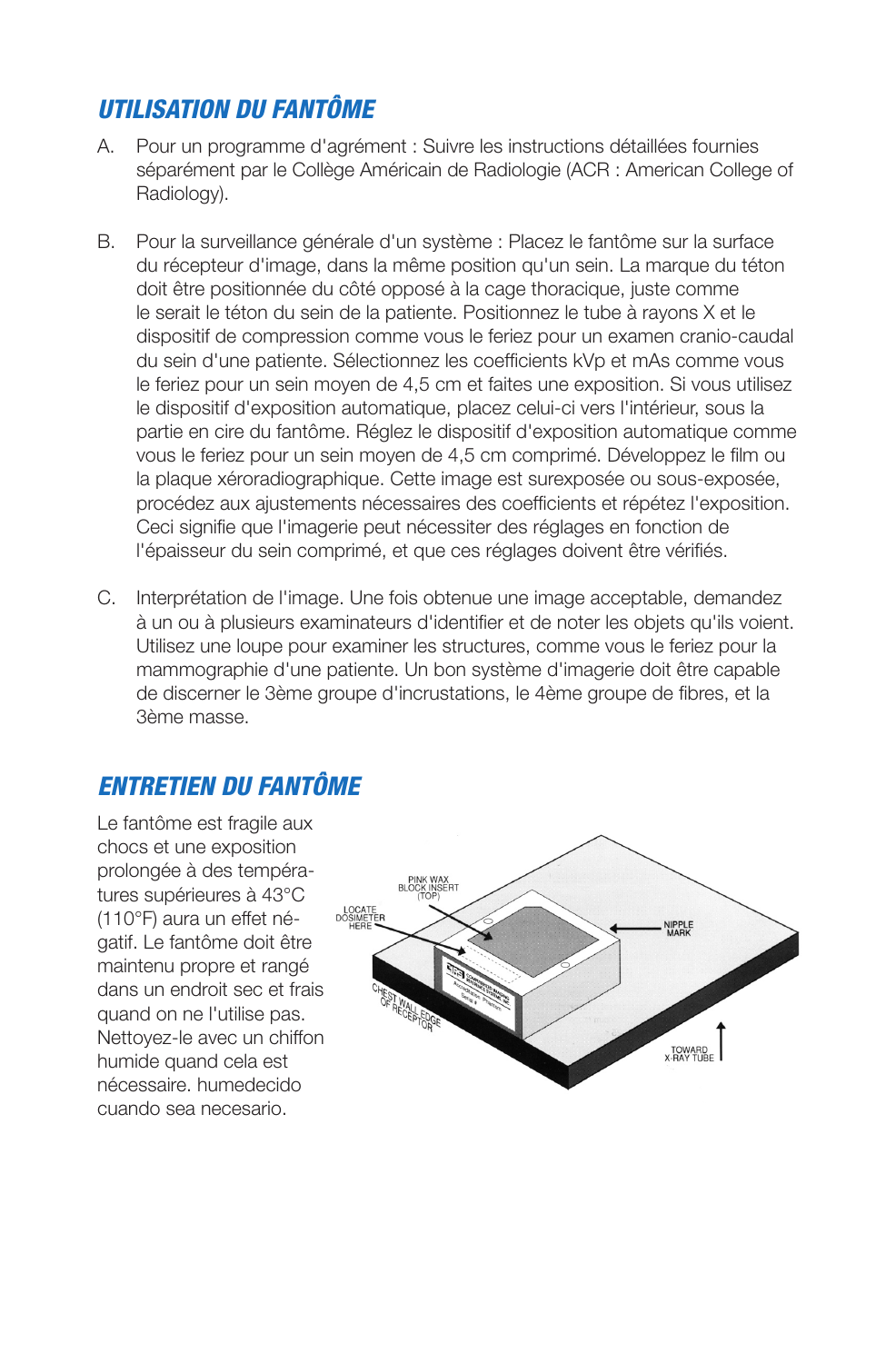# *GARANTIE*

#### **SERVICE HORS GARANTIE**

En cas de demande de réparation ou de remplacement non couverts par cette garantie, un devis des travaux sera soumis pour approbation préalablement à cette réparation ou à ce remplacement.

| <b>PRODUIT</b>                                        | <b>DURÉE DE LA GARANTIE</b> |
|-------------------------------------------------------|-----------------------------|
| Modèle 015 - Fantôme pour Agrément de<br>Mammographie | 60 mois                     |

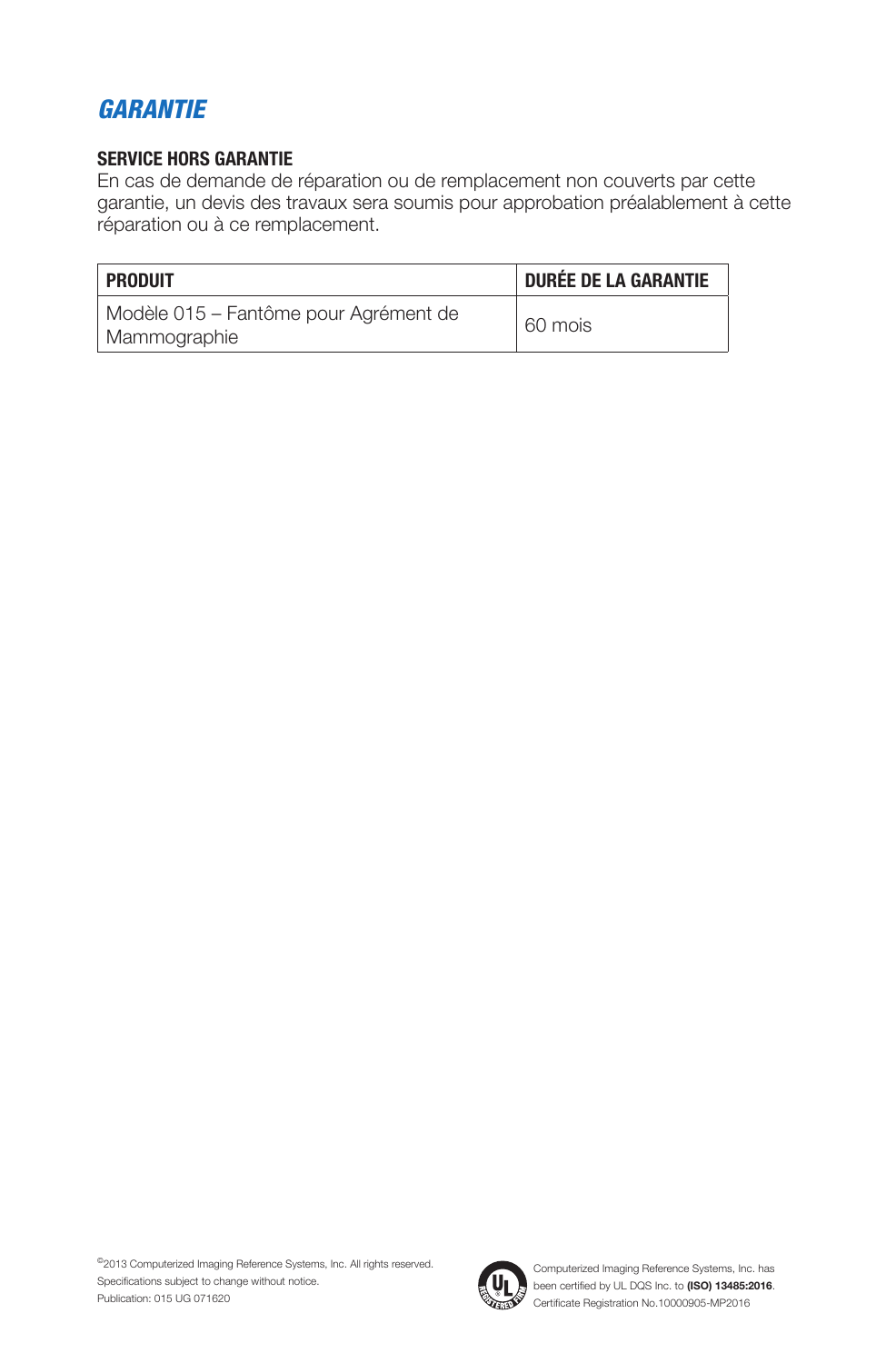# *INFORMAZIONI DI BASE*

Il fantoccio mammografico è stato pensato per provare le performance di un sistema mammografico mediante valutazione quantitativa della capacità del sistema di imaging di piccole strutture simili a quelle rilevate clinicamente. Gli oggetti nel fantoccio simulano calcificazioni, calcificazioni fibrose nei dotti, nonché masse tumorali. Il fantoccio è stato progettato per determinare se il sistema mammografico è in grado di rilevare piccole strutture che risultano importanti nella diagnosi precoce del cancro della mammella. Gli oggetti del test nel fantoccio hanno dimensioni variabili, da quelle che dovrebbero essere visibili su qualsiasi sistema a oggetti difficilmente rilevabili anche utilizzando i migliori sistemi mammografici.

### *DESCRIZIONE DEL FANTOCCIO*

Il fantoccio mammografico, spessore 4,4 cm, è composto da: un blocco inserito di cera da 7 mm contenente 16 serie di oggetti di test, una base acrilica, spessore 3,4 cm (circa 1-3/8") e una copertura, spessore 3 mm (1/8"), il tutto a formare una mammella compressa di circa 4,2 cm, di composizione ghiandolare/adiposa media. L'inserto di cera include dei granelli di ossido d'alluminio (A1203) atti a simulare delle micro-calcificazioni. Sei fibre di nylon, di diverse dimensioni, simulano le strutture fibrose e cinque diverse masse a forma di lente simulano i tumori.

| <b>Fibres</b> |                                                    |
|---------------|----------------------------------------------------|
| 1.            | Fibra di nylon da 1,56 mm                          |
| 2.            | Fibra di nylon da 1,12 mm                          |
| 3.            | Fibra di nylon da 0,89 mm                          |
| 4.            | Fibra di nylon da 0,75 mm                          |
| 5.            | Fibra di nylon da 0,54 mm                          |
| 6.            | Fibra di nylon da 0,40 mm                          |
| Granelli      |                                                    |
| 7.            | Granello Al <sub>2</sub> O <sub>3</sub> da 0,54 mm |
| 8.            | Granello Al <sub>2</sub> O <sub>3</sub> da 0,40 mm |
| 9.            | Granello Al <sub>2</sub> O <sub>3</sub> da 0,32 mm |
| 10.           | Granello Al <sub>2</sub> O <sub>3</sub> da 0,24 mm |
| 11            | Granello Al <sub>2</sub> O <sub>3</sub> da 0,16 mm |
| <b>Masse</b>  |                                                    |
| 12.           | Massa, spessore 2,00 mm                            |
| 13.           | Massa, spessore 1,00 mm                            |
| 14.           | Massa, spessore 0,75 mm                            |
| 15.           | Massa, spessore 0,50 mm                            |
| 16.           | Massa, spessore 0,25 mm                            |

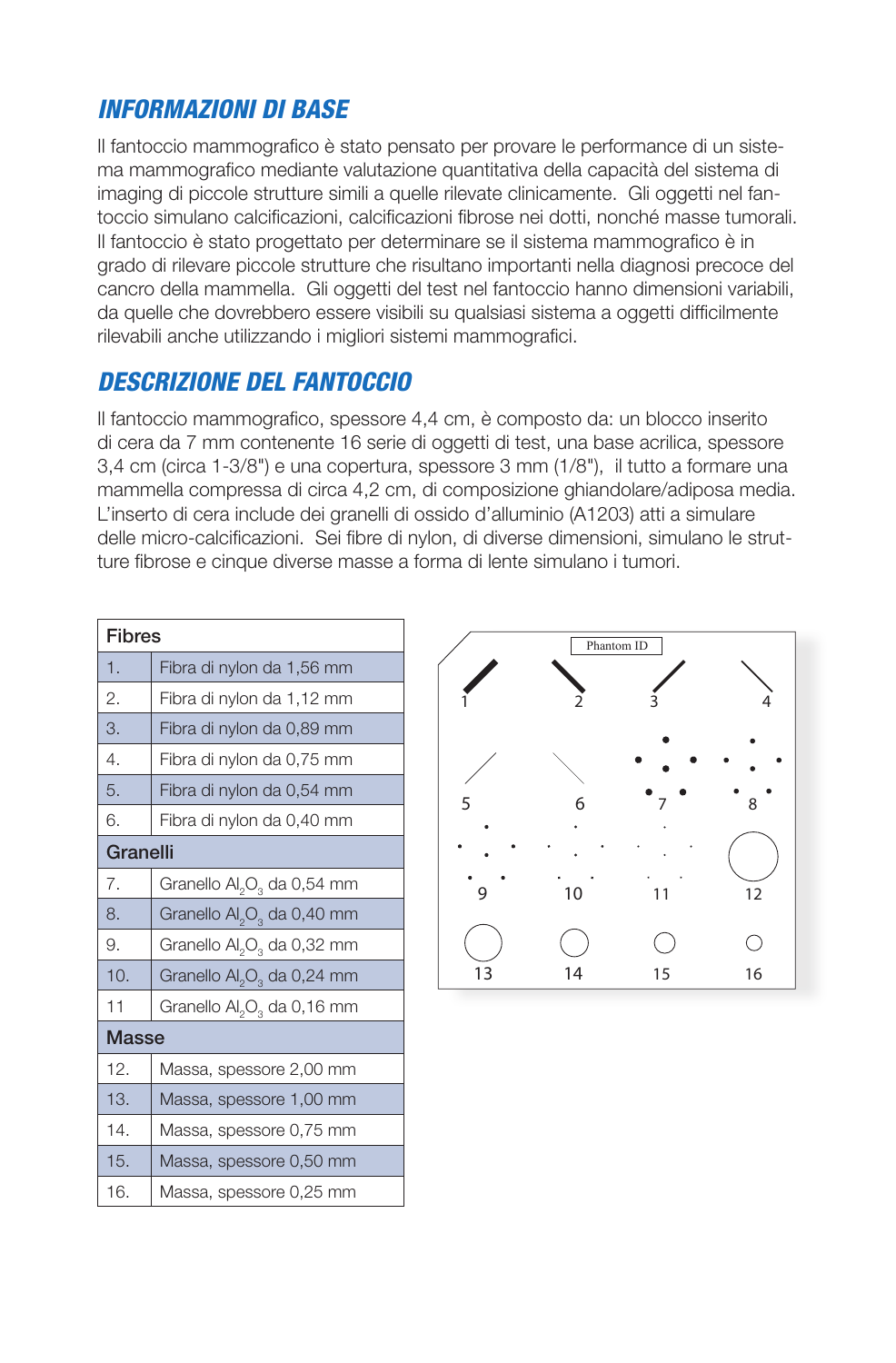# *UTILIZZO DEL FANTOCCIO*

- A. Per il programma d'accreditamento: attenersi alle istruzioni dettagliate rilasci ate separatamente dall'American College of Radiology (ACR).
- B. Per il monitoraggio generale del sistema: posizionare il fantoccio sulla superficie del ricettore d'immagine, nella stessa posizione in cui si posizionerebbe la mammella. Posizionare il marker dell'incavo del capezzolo lontano dalla parete toracica, nello stesso modo in cui si posizionerebbe il capezzolo della mammella della paziente. Posizionare il tubo radiogeno e il dispositivo di compressione nello stesso modo in cui si procederebbe per l'esame craniocaudale di una mammella. Selezionare i fattori kVp e mAs come si effettuerebbe per una mammella media di 4,5 cm e procedere all'esposizione. Qualora si utilizzi il timer fotografico, impostarlo in posizione rivolta verso l'interno, sotto la sezione di cera del fantoccio. Impostare il timer fotografico come se si trattasse di esaminare una mammella compressa media da 4,5 cm. Esaminare la pellicola impressionata o la lastra xeroradiografica. Questa immagine è sovraesposta o sottoesposta. Regolare adeguatamente i fattori e ripetere l'esposizione. Questa è un'indicazione di necessità di regolazione dell'imaging del paziente per questi spessori di mammella compressa, da verificare.
- C. Interpretazione dell'immagine. Una volta ottenuta un'immagine accettabile, utilizzare uno o più visori per identificare e memorizzare gli oggetti rilevati. Con una lente d'ingrandimento, osservare le strutture procedendo come se si trattasse di un mammogramma. Un sistema d'imaging ottimale dovrà consentire di vedere il 3° gruppo di granelli, la 4a fibra e la 3a massa.

# *MANUTENZIONE DEL FANTOCCIO*

Il fantoccio è sensibile agli urti ed è negativamente influenzato da esposizioni prolungate a temperature superiori a 43°C (110°F). Mantenere il fantoccio pulito e, se non utilizzato, riporlo in un ambiente asciutto e fresco. Pulirlo con un panno umido, secondo necessità.pas. Nettoyez-le avec un chiffon humide quand cela est nécessaire. humedecido cuando sea necesario.